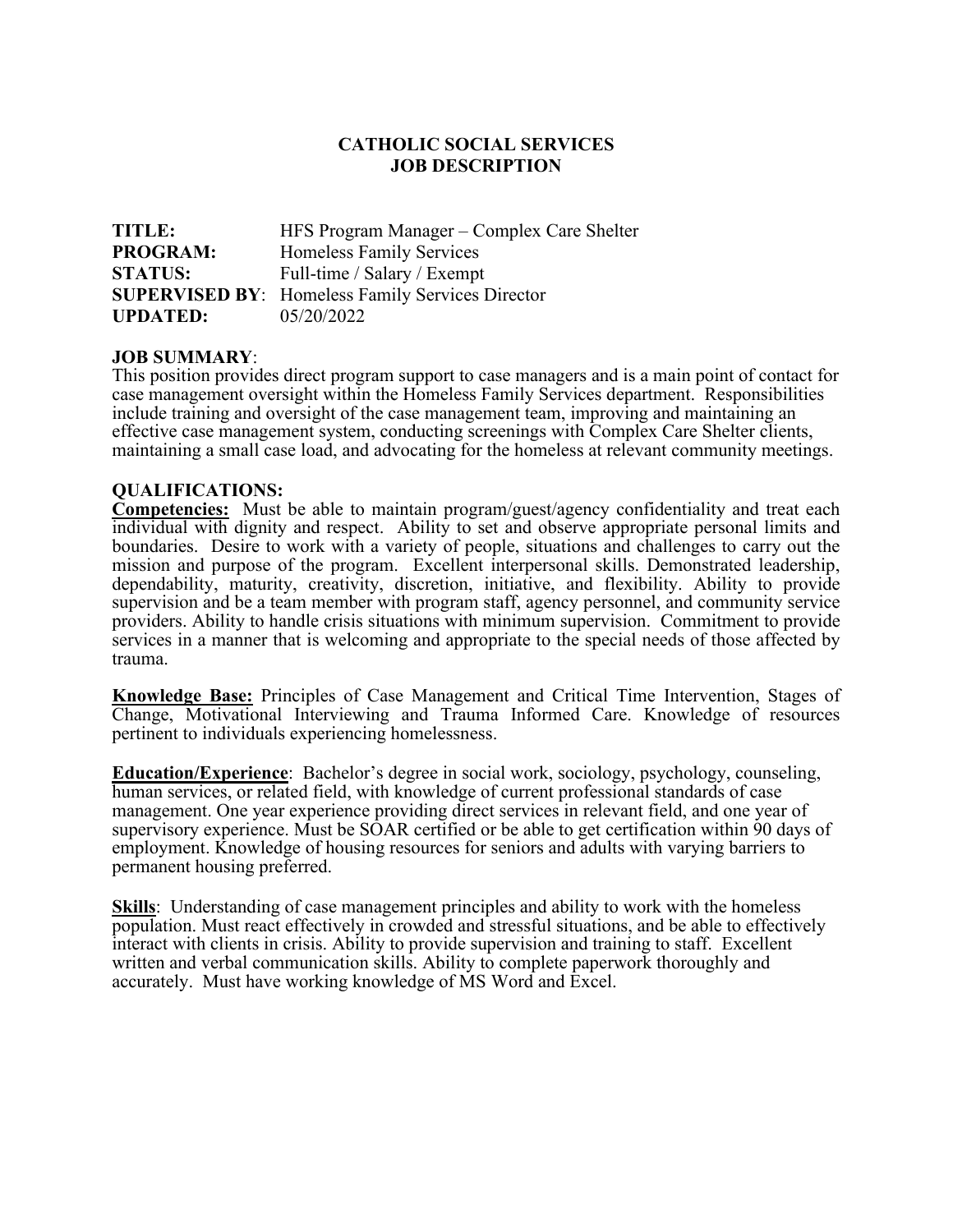## **DUTIES & RESPONSIBILITIES:**

### **Program Administration**

- Ensure that case management services are provided within approved budget. Code and authorize check requests for direct client expenses, record all financial transactions, and monitor appropriate client based financial reports.
- Complete quarterly and annual grant reports as necessary.
- Conduct regular quality assurance checks of client files and data collection/entry.
- Maintain regular communication with Program Director regarding the needs, successes and outcomes of the program.
- Assign special work-related projects to case management staff as needed.
- Maintain awareness of Anchorage community resources available to participants, and maintain contact with personnel of these agencies as needed.
- Attend community meetings that would assist in re-evaluating and revising case management policies, general program policies and contribute to the resources available to HFS participants.
- Act as an advocate on behalf of population served and/or individual clients when necessary.
- Hear and address client grievances. Develop and maintain case management training manual.
- Recommend to the Director changes to the participant forms, files, policies, procedures, etc.

#### **Supervision**

- Assist in hiring and training all case management staff. Provide one on one supervision on a weekly or biweekly basis.
- Facilitate weekly case management staff meetings.
- Maintain general familiarity with all client files and dispositions. Review client files and other documentation as needed.
- Support case management staff and identify training needs for self and case managers as needed and appropriate.
- Ensure all staff have structured, strengths-based supervision.
- Conduct regular supervision meetings with staff.
- Ensure personnel are informed of and adhere to all CSS/HFS policies, as well as Department of Labor regulations.

- **Trauma Informed Services**<br>• Strategize, in conjunction with other staff, to ensure a trauma-informed approach to service delivery.<br>• Ensure all staff receives basic foundational training and continued training (as appropriate)
- that furthers their understanding of trauma.
- Work with the director to ensure all current policies and protocols uphold trauma-informed service principles.
- Evaluate program policies and practices regularly; this information is used to inform and adjust practice.